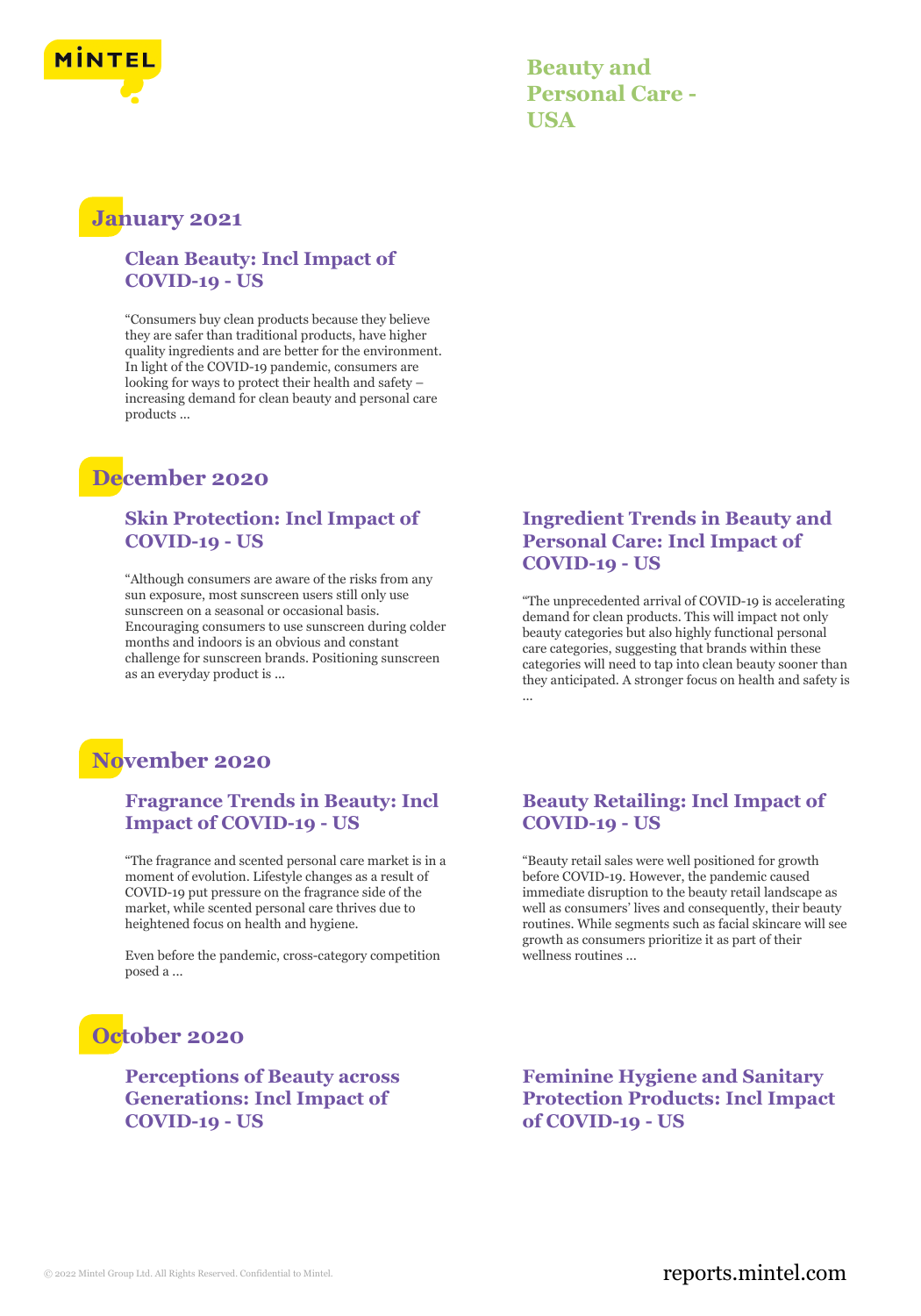

"The once singular approach to beauty marketing and product development is no longer cutting it for consumers. While preferences and engagement varies by generation, nearly all consumer groups have mixed emotions when it comes to beauty. Consumers recognize that beauty products can provide a self-esteem boost but also feel that ...

# **September 2020**

### **Black Haircare: Incl Impact of COVID-19 - US**

"A majority of Black consumers say that their priorities about their appearance have not changed during the pandemic, which gives insight into their regard for personal style. Hair is foundational to Black consumers' looks, so they will continue to buy haircare products during lean economic times. However, people in a ...

#### **Gen Z Beauty Consumer: Incl Impact of COVID-19 - US**

"The COVID-19 pandemic will have a profound and lasting impact on both Gen Z, and the beauty industry as a whole. Gen Z consumers dictate beauty trends, making them a key audience for brands in the beauty space. The financial impact from the pandemic will disproportionately impact Gen Z, and ...

### **Beauty and Personal Care - USA**

"The feminine hygiene and sanitary protection category is in a moment of growth and evolution. Consumer expectations are extending beyond functional needs, challenging key players to offer eco-friendly packaging, natural/organic materials and ingredient transparency at affordable price points. At the same time, brands have opportunity to grow user knowledge ...

#### **Men's Personal Care: Incl Impact of COVID-19 - US**

"Prior to COVID-19's arrival to the United States, the market was expected to continue experiencing slow yet steady growth through 2025. However, with more Americans practicing social distancing and working from home, the market is expected to see slower growth from 2020 than originally estimated, as some men feel less ...

### **Consumers and the Economic Outlook: Incl Impact of COVID-19 - US**

"The unpredictable pace of the spread of COVID-19 is worrying, but consumers have remained optimistic about their finances throughout this pandemic and the subsequent recession. Time will tell how deeply consumer finances will be affected, but right now, consumers are most definitely holding out hope for themselves, while their confidence ...

### **August 2020**

### **Color Cosmetics: Incl Impact of COVID-19 - US**

"COVID-19 has dramatically impacted the color cosmetic landscape. During the lockdown phase of the pandemic, the need/desire to wear makeup was mitigated as consumers limited their interactions outside of the home. Even as states relax restrictions, the ongoing use of protective face masks creates new challenges and will prolong ...



### **Personal Care Consumer: Incl Impact of COVID-19 - US**

"The impact of COVID-19 is apparent in every industry across the globe, and personal care is not immune. In fact, certain elements of consumers' personal care routines (eg shaving, hair washing) slid a bit during lockdown, leading to longer purchase cycles. Despite some struggling segments, the personal care market is ...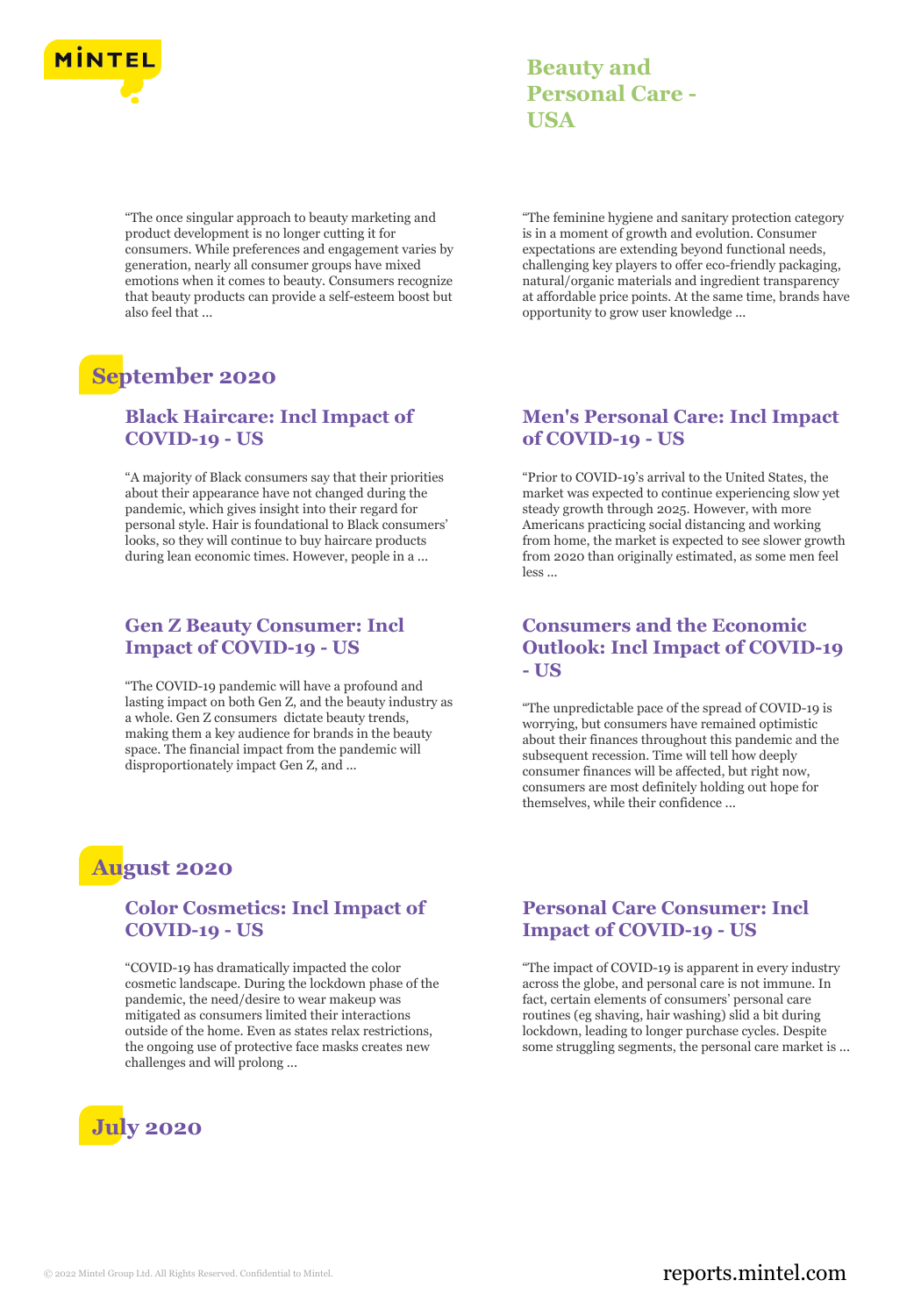

### **Beauty and Personal Care - USA**

### **The Impact of COVID-19 on Household, Home Care and Personal Care - US**

"While the future of the US and global economy remains unclear, we should not expect that the resolution of the COVID-19 pandemic will be a return to 2019 reality. Many players are understandably focused on reacting to short-term challenges and demands presented by the circumstances, such as meeting the consumer ...

## **June 2020**

### **Facial Skincare and Anti-aging: Incl Impact of COVID-19 - US**

"As the majority of Americans limit their interactions outside the home due to the COVID-19 pandemic, facial skincare routines become less of a priority, as consumers shift focus to their physical and mental health. In addition, economic instability leads to more conservative category spending. As a result, the market is ...

# **May 2020**

### **Shaving and Hair Removal: Incl Impact of COVID-19 - US**

"Over the last few years, consumers, particularly younger adults, have been taking a relaxed approach to their shaving and hair removal routines, contributing to the market's sluggish sales growth. With more Americans practicing social distancing and working from home due to shelter-in-place orders, consumers will take an even more ...

# **March 2020**

### **Disposable Baby Products - US**

"After experiencing plummeting sales in 2017, the disposable baby products market continues to stabilize, reaching \$8 billion in total 2019 retail sales, an increase of 1.7% from 2018-19. However, market sales are expected to slow due to declining birth rates, parents' value-driven approach to the category, as well as ...

### **Bodycare and Deodorant: Inc Impact of COVID-19 - US**

"Prior to COVID-19's arrival to the United States, the bodycare and deodorant market was expected to experience higher levels of growth in 2020 than in previous years, largely due to consumers' elevated interest in natural and premium deodorant offerings. However, with more Americans practicing social distancing and working from home ...

### **Oral Health: Incl Impact of COVID-19 - US**

"During the COVID-19 pandemic, job and income loss have caused consumers to limit discretionary spending. Certain aspects of personal care are less important during shelter-in-place and therefore deprioritized. Maintaining oral care is considered an essential of daily health and hygiene, supporting consistent product usage throughout the outbreak and beyond. Tapping ...

### **Shampoo, Conditioner and Hairstyling Products: Incl Impact of COVID-19 - US**

"As the majority of Americans shelter-in-place and limit their interactions outside the home due to the COVID-19 pandemic, hair washing and styling becomes less of a priority, leading to less frequent washing and longer purchase cycles. As a result, the haircare market is expected to take a short-term hit in ...

#### **Drug Stores - US**

"US drug store revenues will exceed \$300 billion this year. While the channel has consistently posted gains, the pace of growth is projected to slow down in light increased competition from outside the channel and a shifting consumer preference toward generic drugs over name brands. With new partnerships and new ...

### © 2022 Mintel Group Ltd. All Rights Reserved. Confidential to Mintel.  $\blacksquare$  reports.mintel.com